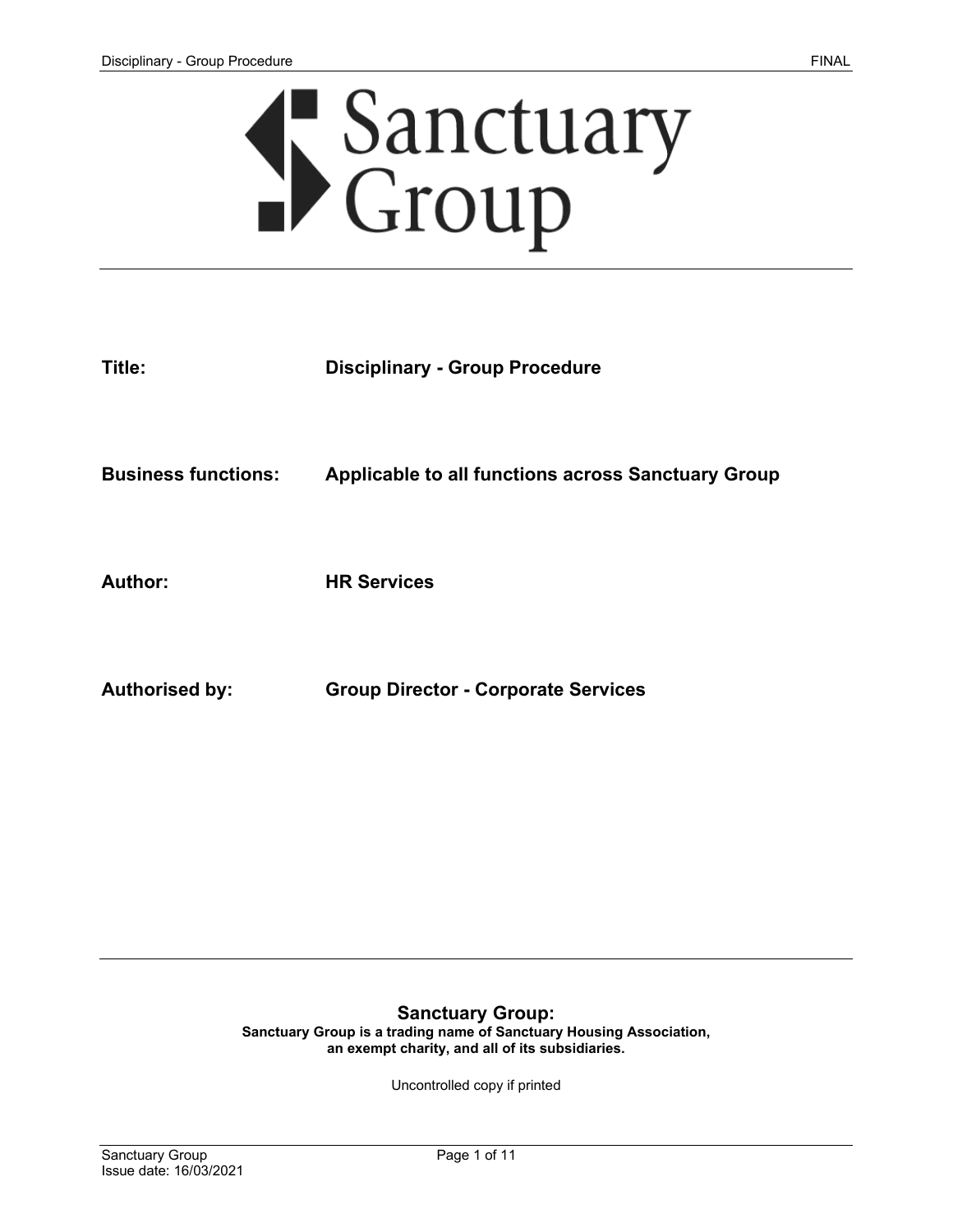# **Objective**

To outline the process for effective management of conduct related matters, and identify support measures required in order to achieve the expected standards of performance and behaviour.

#### **Document applies to**

All members of staff employed or carrying out work for Sanctuary Group (the Group) and all managers with line management responsibility

#### **Review**

| <b>Date</b>      | <b>Details</b>                                                                                                                                                              |
|------------------|-----------------------------------------------------------------------------------------------------------------------------------------------------------------------------|
| March 2021       | Amendment - Section 3.1 updated to clarify that meetings may be<br>rescheduled within five days should an employee's companion be<br>unable to attend on the original date. |
| January 2021     | Amendment - Amendment to clarify that breach of Personal Protective<br>Equipment (PPE) guidelines may constitute gross misconduct (section<br>4).                           |
| <b>June 2020</b> | Amendment - Addition of covert recording of meetings as an example<br>of behaviour that could constitute gross misconduct (section 4).                                      |
| April 2020       | Formal review. Minor amendments and formatting changes. Removal<br>of the Disciplinary - Group Policy, as this procedure now sits under the<br><b>HR</b> - Group Policy     |

### **Appendices**

Appendix 1 - Informal Caution Template Letter

Appendix 2 - Guidelines on Levels of Authority

Appendix 3 - Police Notice of Intent to Commence Internal Investigation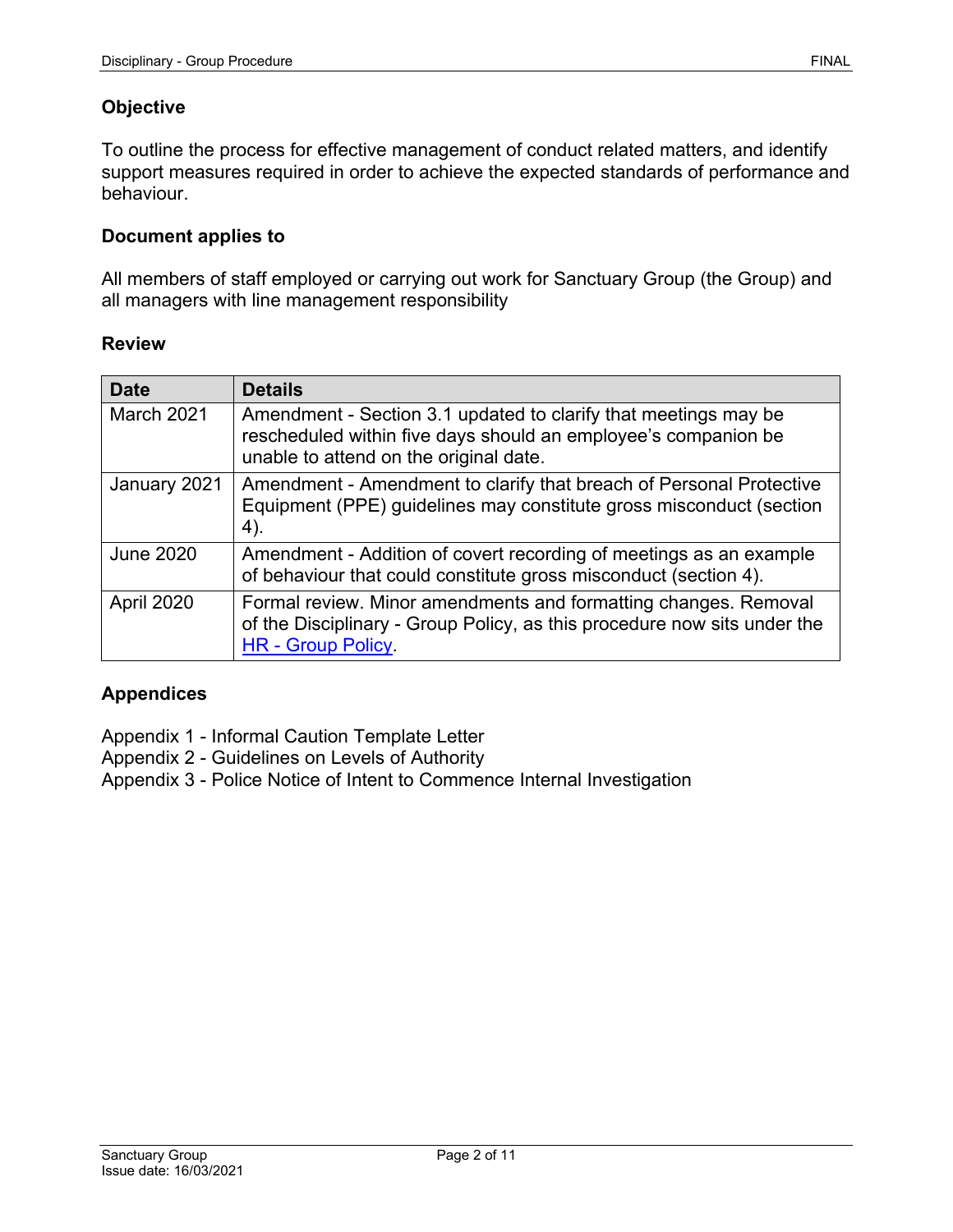### **1. Informal action**

- 1.1 Employee guidance:
	- You are responsible for achieving agreed standards and performance levels.
	- If there are concerns relating to your conduct, your manager may raise this with you informally and you may receive an informal caution. Any informal caution will be confirmed in a letter, detailing the improvements required.
	- You may discuss any support measures which may help with your manager.
	- You do not have a right to be accompanied to any informal meetings.
- 1.2 Manager guidance:
	- In many cases, an informal discussion with an individual can often resolve a conduct related matter and this method must be used wherever appropriate.
	- Before taking formal action, except in the case of alleged gross misconduct, you must make every effort to resolve the matter by informal discussions with the individual and if appropriate, conduct an informal investigation to ascertain all relevant details.
	- An informal discussion must be followed up with a letter to the employee advising that they have been issued with an informal caution, setting out the improvements required, timescale, support offered and the consequences of failing to achieve this.
	- The purpose of the informal caution is to advise the employee that if they fail to improve as set out in the informal caution letter, and/or Performance Improvement Plan (PIP), formal action may be considered. Unlike a formal caution which is 'live' for a specified period, there is no 'live' timescale for an informal caution.
	- An informal caution is designed to give the employee the opportunity to reach the required improvements. Therefore, appropriate support should always be considered.
	- In cases where an informal approach fails to resolve matters, or where the matter is judged to be more serious at the outset, it must be noted that formal action be initiated.
	- You should refer to the relevant HR Business Partner (HRBP) for advice.

### **2. Investigations**

- 2.1 Guidance for the Investigating Officer:
	- If an investigation is required and appropriate, this should be carried out fully, without unreasonable delay and all parties must be committed to a quick resolution.
	- Where possible, investigations should be concluded within 14 calendar days.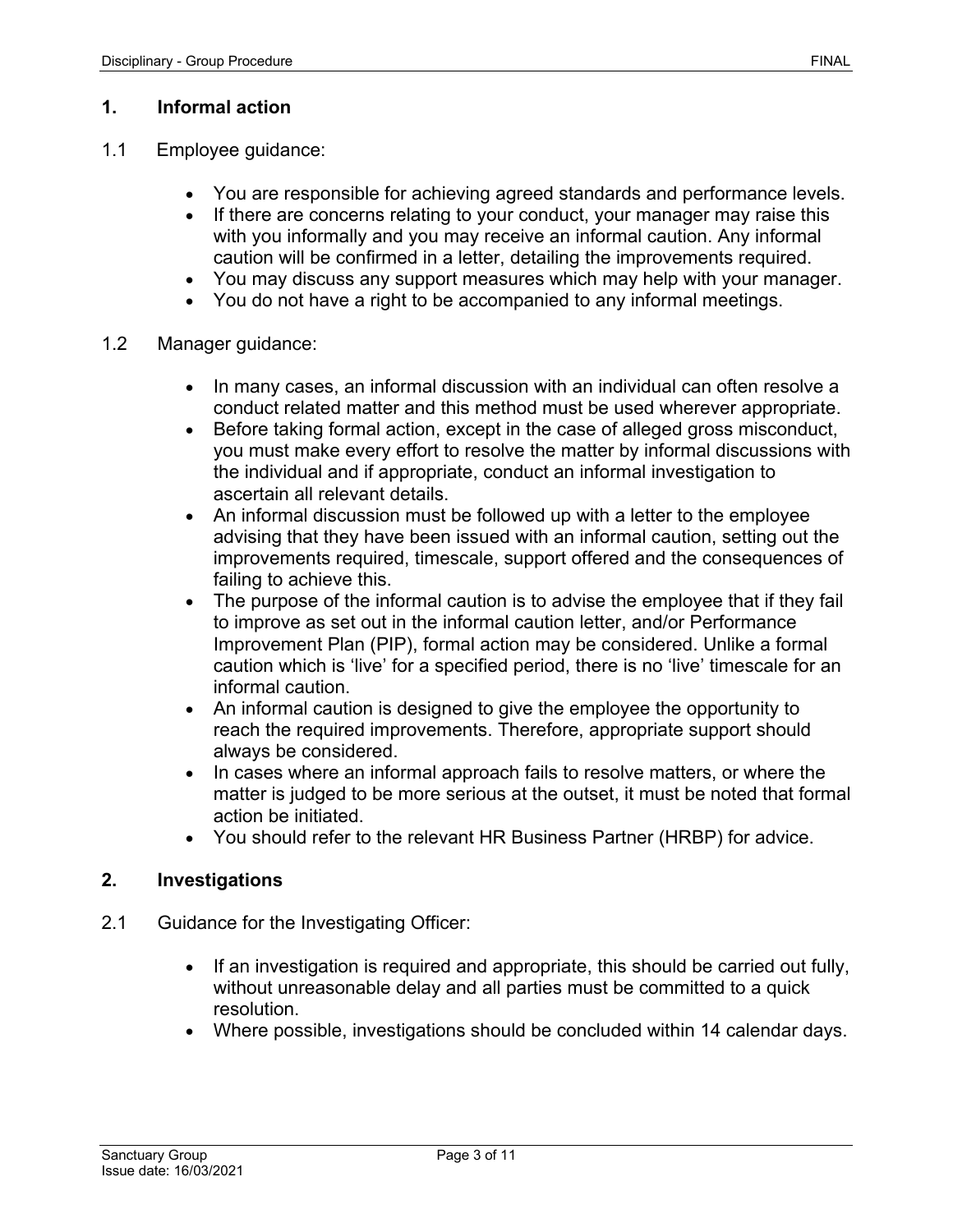- This may involve interviews with the employee concerned, their line manager and any witnesses or third parties, and a review of policies, procedures and other documentation as appropriate.
- You should collect all relevant information and prepare a thorough and detailed report.
- You should request another neutral party to be present at the investigation meetings to act as an independent witness and note-taker.
- You must be impartial and have no previous involvement in the allegations.
- You should take reasonable actions to ensure confidentiality is maintained for all involved. This may involve reminding employees of their responsibilities regarding confidentiality, ensuring any information made available to the employee does not disclose the identity of other people without their prior consent, ensuring any correspondence regarding the allegations is sent securely and does not include unnecessary information, conducting investigation meetings in a private setting.
- The employee should be kept updated with the progress of the investigation, and any expected delays.
- 2.3 What happens when the investigation is concluded?
	- You will provide your report and findings to the manager who will chair any subsequent disciplinary hearing. If it is not appropriate to provide the employee with a copy of the investigation report, the employee will be advised accordingly.
	- It is not your responsibility to decide whether the case should proceed to a disciplinary hearing or what the outcome should be, however a recommendation should be made within the investigation report.
	- The appropriate manager will review the investigation report and decide whether a disciplinary hearing is required. If so, they will invite the employee to a formal hearing.
	- As the investigation officer, you should not usually be the person who chairs the disciplinary hearing, although in some situations this may be appropriate.
	- Where an investigation shows there is no case to answer, the employee(s) must be informed in writing of this and that the matter has been concluded.

## **3. Formal action**

- 3.1 Employee guidance:
	- If, following an informal approach, you are unable to reach the required improvements within the specified timeframe, your manager will invite you to attend a formal hearing.
	- In some circumstances, an informal approach may not be suitable, and the formal procedure may be implemented in the first instance.
	- Your manager will inform you in writing of the allegations and you should be given enough time to prepare for a hearing once an invitation has been sent.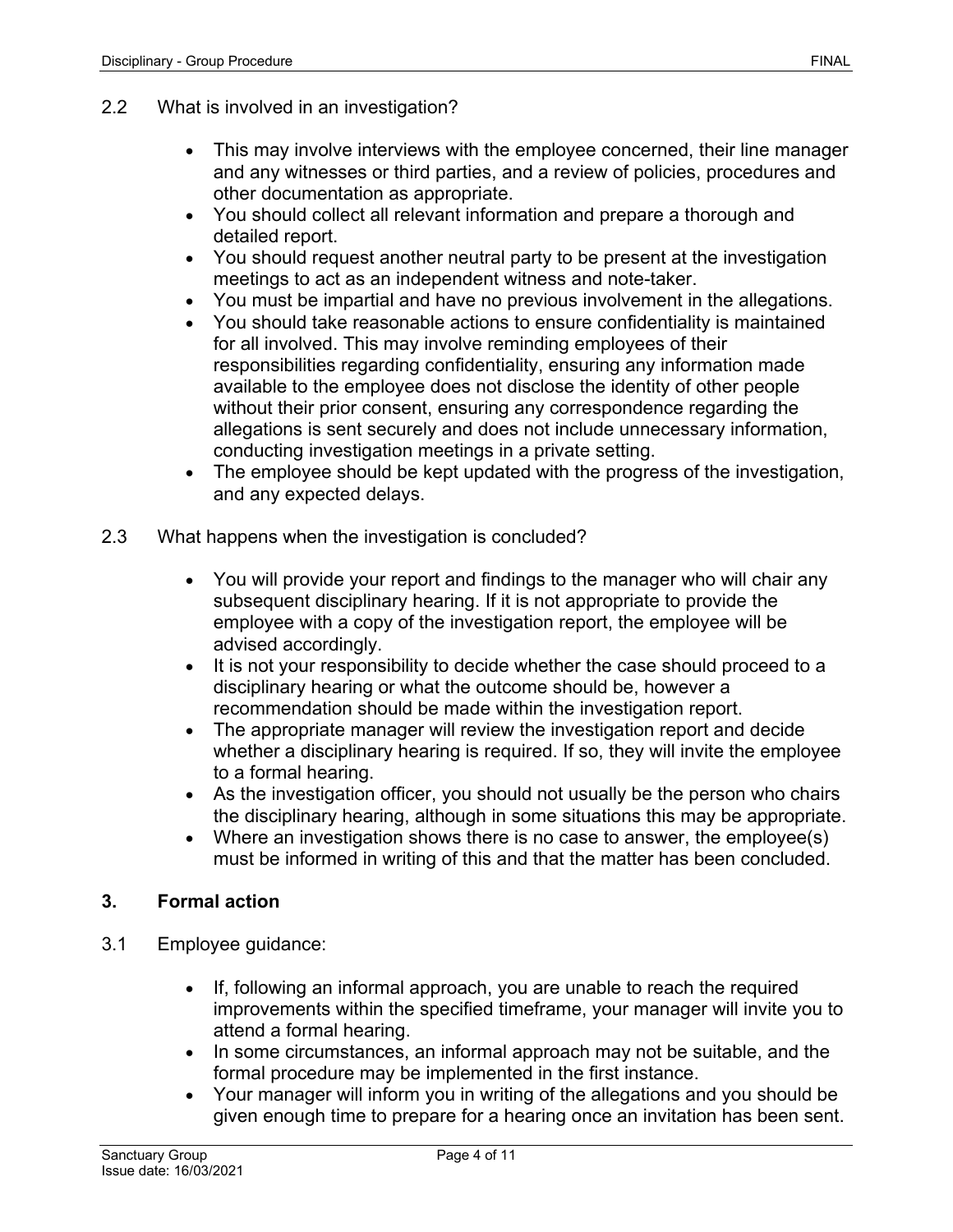- You will have the right to be accompanied to any formal meeting by a current work colleague, staff council representative, or trade union representative.
- If your companion cannot attend on a proposed date, you can suggest an alternative date; so long as it is reasonable, and is not more than five working days after the proposed original date.
- You can also seek advice and guidance from your HRBP.

### 3.2 Manager guidance:

- You must inform your HRBP before any formal action is taken.
- No formal action should be taken until the case has been fully investigated and a disciplinary meeting is held.
- At every stage of the formal procedure you must advise the employee in writing of the nature of the complaint against them and give them the opportunity to state their case.
- At all stages, the employee has the right to be accompanied by a companion who must be either a staff council representative, a certified trade union official, or a current work colleague (witnesses are not to be brought to the hearing).
- Employees cannot be dismissed for a first disciplinary except for gross misconduct.
- An employee has the right to appeal against any formal disciplinary sanction.
- The disciplinary procedure may be implemented at any stage if the employee's alleged misconduct warrants such action.
- Should further allegations be made or discovered during the investigation process, the employee must be made aware of these and offered the chance to respond in an investigatory meeting prior to any disciplinary hearing.
- All applicable evidence must be provided to the employee in advance of the hearing.

| <b>Stage</b>                                  | <b>Details</b>                                                                                                                                                                                                                                                                                                                                                                |
|-----------------------------------------------|-------------------------------------------------------------------------------------------------------------------------------------------------------------------------------------------------------------------------------------------------------------------------------------------------------------------------------------------------------------------------------|
| Stage<br>One -<br>First<br>Written<br>Caution | If, following a formal disciplinary hearing, the allegations are upheld<br>and deemed misconduct, consideration must be given to issuing a<br>first written caution, detailing the misconduct and the change in<br>behaviour required.                                                                                                                                        |
|                                               | The employee must be advised that the caution constitutes the first<br>stage of the disciplinary procedure. The next stage must be<br>considered if there is no sustained improvement or change. They<br>must also be advised of the right of appeal. Consideration should be<br>given to any additional support to help the employee reach the<br>required level of conduct. |
|                                               | Managers must forward this formal caution letter to the HRBP<br>assisting with the case to review before issuing to the employee. A<br>written record of the caution must be kept for 12 months but is then<br>considered 'spent' subject to achieving and maintaining satisfactory<br>conduct required.                                                                      |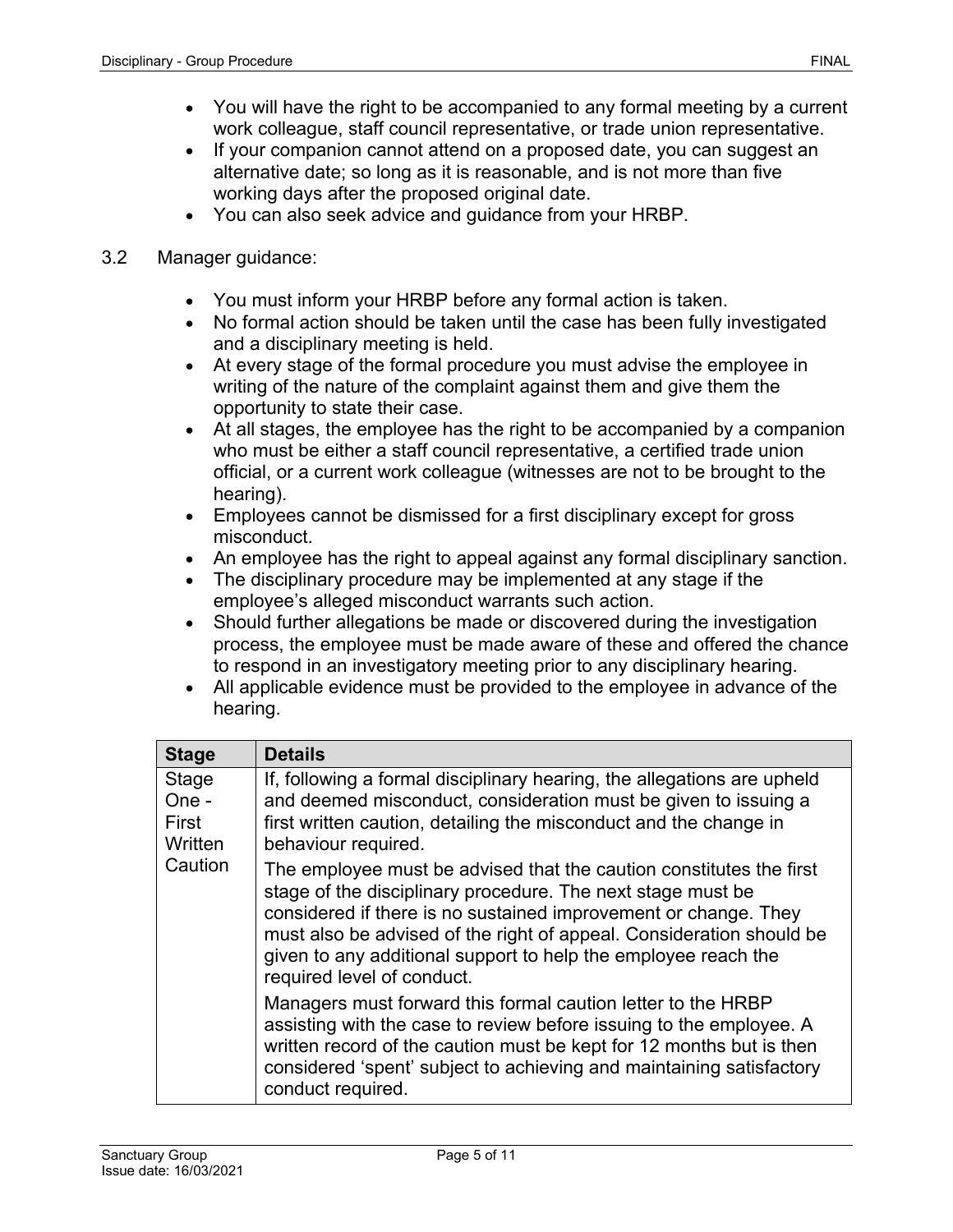| <b>Stage</b>                                         | <b>Details</b>                                                                                                                                                                                                                                                                                                                                                                                                                                                                                                              |
|------------------------------------------------------|-----------------------------------------------------------------------------------------------------------------------------------------------------------------------------------------------------------------------------------------------------------------------------------------------------------------------------------------------------------------------------------------------------------------------------------------------------------------------------------------------------------------------------|
| <b>Stage</b><br>Two -<br>Final<br>Written<br>Caution | Where the unsatisfactory conduct is deemed sufficiently serious, or<br>there is a failure to improve under a current caution, consideration<br>must be given to issuing a final written warning. This gives details of<br>the misconduct, the improvement required and any appropriate<br>support.                                                                                                                                                                                                                          |
|                                                      | The employee must be advised that the caution constitutes the<br>second stage of the disciplinary procedure. The next stage must be<br>considered if there is no sustained improvement or change, and this<br>may result in dismissal. They must also be advised of the right of<br>appeal.                                                                                                                                                                                                                                 |
|                                                      | The HRBP must be in attendance at the formal meeting, and must<br>review the formal caution letter before it is issued to the employee.                                                                                                                                                                                                                                                                                                                                                                                     |
|                                                      | A record of the caution is kept for a period of 12 months, but is then<br>considered 'spent' subject to the employee achieving and maintaining<br>the improvements required.                                                                                                                                                                                                                                                                                                                                                |
| Stage<br>Three -                                     | If there is still a failure to improve, or the conduct issue is severe, the<br>final step in the procedure is dismissal.                                                                                                                                                                                                                                                                                                                                                                                                    |
| <b>Dismissal</b>                                     | After the formal disciplinary hearing, the employee must be provided<br>with written reasons for the dismissal, the date that the employment<br>terminates, and be advised of the right to appeal. Contractual notice<br>must be given to the employee in circumstances where the dismissal<br>is not for gross misconduct. This will usually take the form of salary in<br>lieu of notice in accordance with contractual entitlements.                                                                                     |
|                                                      | In exceptional cases, consideration may be given to action short of<br>dismissal (such as demotion or transfer). Where this is the outcome, a<br>plan should be agreed covering the move, when this will happen and<br>the support the employee will be given. Thought should be given to<br>whether it is necessary to communicate this change to others, any<br>training needs the employee has, and other appropriate support.<br>Such action also includes a final written caution being kept on file for<br>24 months. |
|                                                      | The HRBP must be in attendance at the formal meeting, and must<br>review the formal caution letter before it is issued to the employee.                                                                                                                                                                                                                                                                                                                                                                                     |

• Guidance on levels of authority for precautionary suspension, formal action and appeals, can be found in the associated appendices relevant to the business unit.

### **4. Gross misconduct**

- The list below, which is **not** exhaustive, provides examples of offences that are normally regarded as gross misconduct. Such incidents totally compromise working relationships and would normally result in dismissal. Examples include:
	- o theft;
	- o fraud;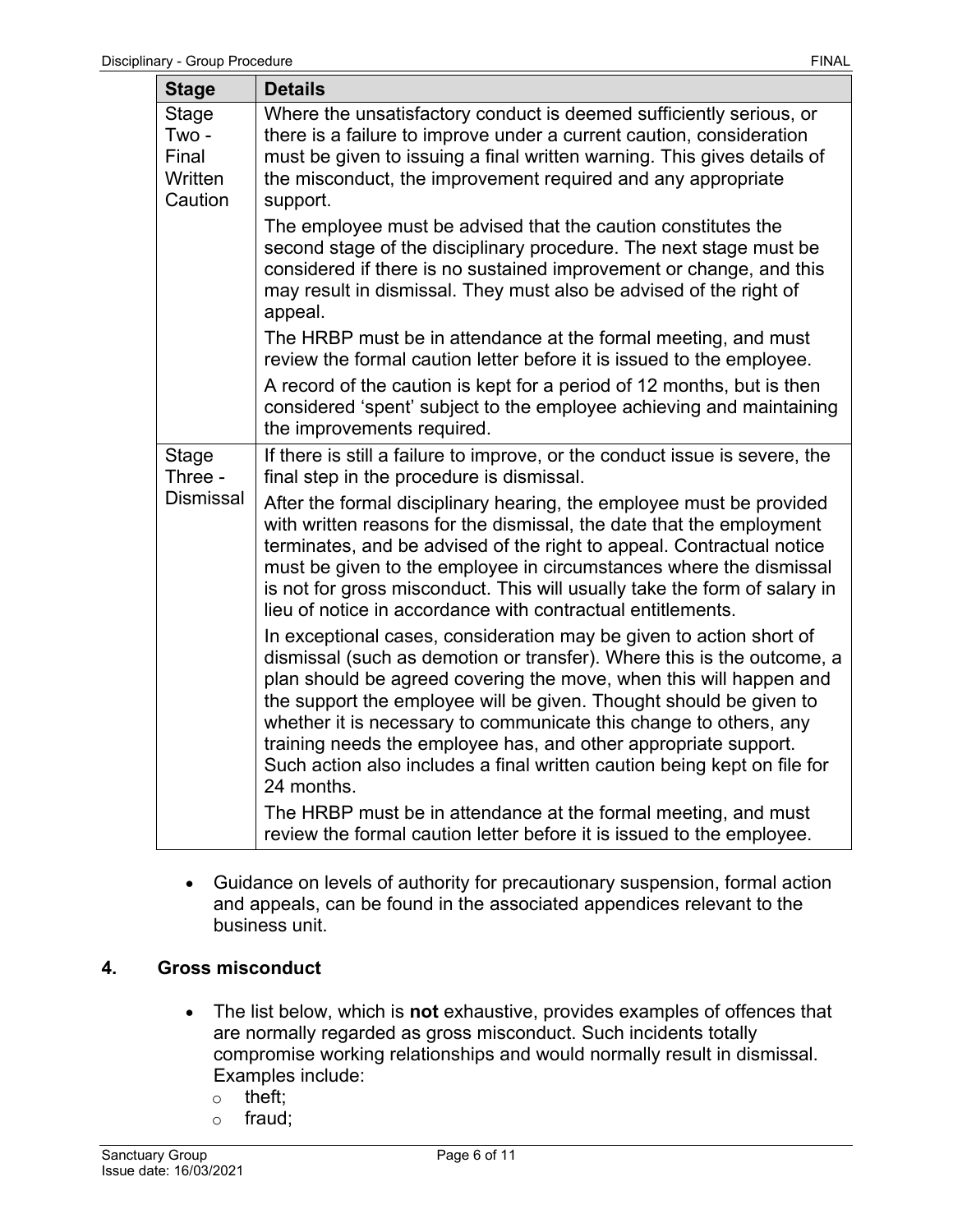- o deliberate falsification of records;
- o deliberate damage to property and equipment;
- o fighting or assaulting (verbally or physically) another person;
- o bullying and harassment;
- o serious negligence which causes unacceptable loss, damage or injury;
- o serious incapability through alcohol or abuse of illegal or prescription drugs;
- o possession or custody of illegal drugs on our premises;
- $\circ$  unlawful discrimination or harassment on the grounds of sex, sexual orientation, race, disability, age, religion or belief or gender reassignment;
- o refusal to carry out reasonable instructions;
- o unauthorised entry to computer records;
- o unauthorised use or disclosure of confidential information or personal data;
- $\circ$  any activity likely to bring the group into disrepute;
- o breach of professional code of conduct;
- $\circ$  sleeping or being in a position conducive of sleep;
- o covert recording of meetings or conversations;
- o abuse of client, service user or resident;
- $\circ$  breach of health and safety rules, likely to endanger self or others (including breach of PPE guidelines);
- o serious breach of trust; and/or
- o unauthorised absence.
- If, after the investigation and hearing, the Group is satisfied that gross misconduct has occurred, the result is summary dismissal without notice or salary in lieu.

### **5. Suspension**

- 5.1 Manager guidance
- 5.1.1 Who should be involved in the decision to suspend?
	- Prior to any suspension being implemented, you must discuss this with the relevant Director and HRBP.
	- The HRBP must seek approval from the HR Business Manager, who will inform the Head of Employee Relations of any decisions to suspend.
	- Any agreed decision to suspend must then be communicated to the individual, in line with the authority levels as detailed in the appendices.

#### 5.1.2 What are the alternatives to suspension?

• Where possible, you should discuss with your HRBP any alternative measures other than suspension.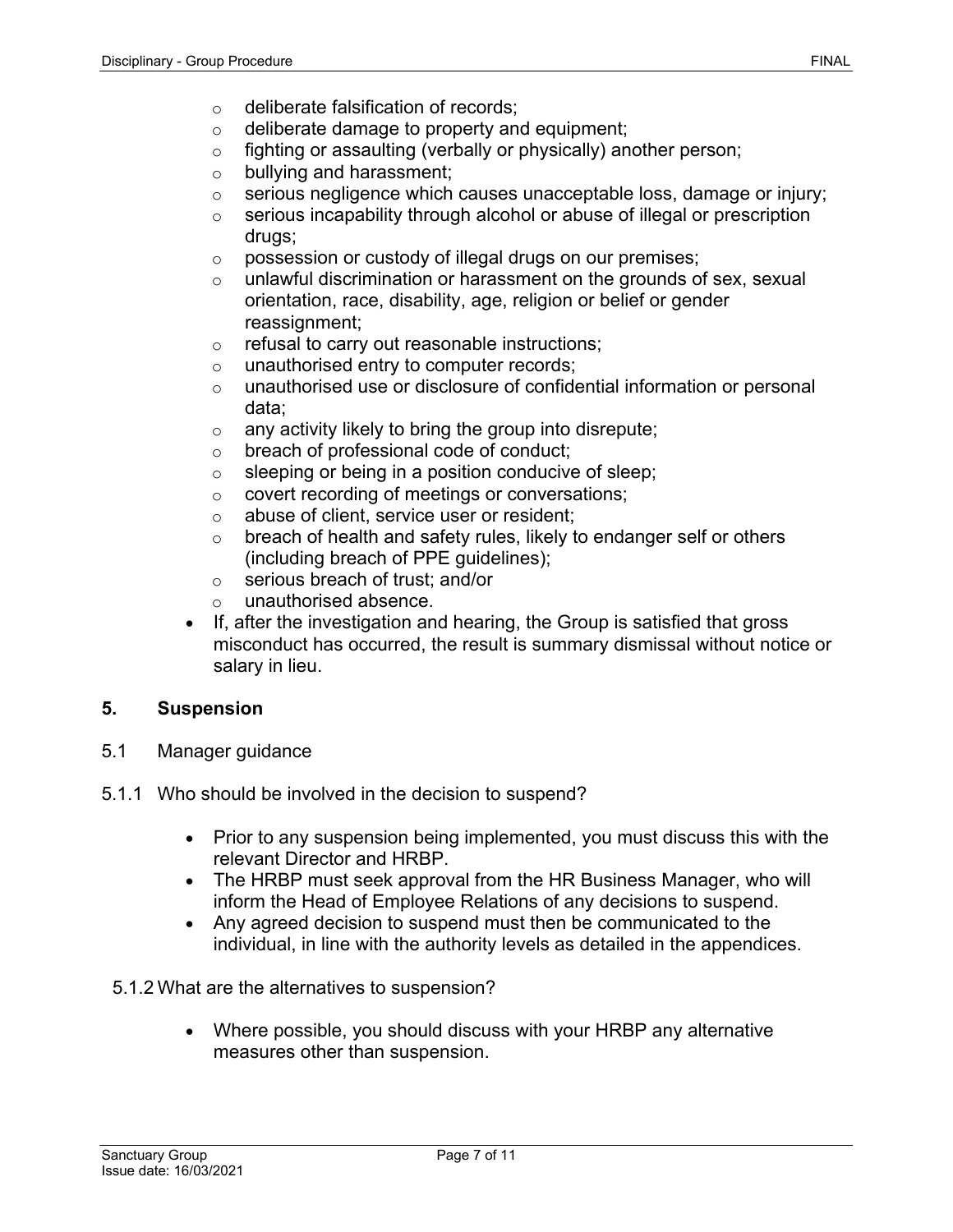• This could include making temporary adjustments such as moving the employee to a different workplace, allowing them to work from home, changing their working hours, restricting their duties, ensuring that they work under supervision, or moving them temporarily to a different role for the duration of any investigation (this must be of similar status and on the same Terms and Conditions).

### 5.1.3 Will suspension be paid?

- If an employee is to be suspended from work, this will be on full pay while the investigation is carried out.
- It must be made clear to the employee that the suspension is precautionary, not a disciplinary action, and does not involve any prejudgment.
- The investigation must normally be concluded within 14 calendar days.
- There may be instances where the investigation is restricted, for example:
	- $\circ$  the Group is unable to carry out an investigation or disciplinary hearings due to bail conditions, regulatory/statutory body requirements, or police instructions;
	- $\circ$  the member of staff does not participate in the investigation.
- In these cases, if the restrictions continue beyond 28 days, there is scope to determine that the suspension becomes unpaid.
- Where it is proposed that the period of suspension becomes unpaid, the member of staff must be invited in writing to attend a meeting to discuss. This meeting must normally be held five working days before the period of suspension reaches 29 calendar days. Failure to attend the hearing without notice or good reason is likely to result in the hearing being conducted in the employee's absence.
- After the meeting, the individual must be advised in writing of the outcome.
- In exceptional circumstances where the member of staff refuses to attend investigatory meetings with no good reason, you must discuss with the HRBP and may move the suspension to unpaid with immediate effect. The member of staff must be invited in writing to attend a meeting to discuss.
- Where it is confirmed that suspension becomes unpaid the member of staff has the right to appeal against this decision.
- Once the process is concluded, and it is found that there is no case to answer or dismissal is not appropriate, the employee must be reimbursed for any loss of salary.

### 5.1.4 Confidentiality:

- The reasons for an employee's suspension must be kept confidential and the details should not be disclosed unnecessarily, as this could impact the investigation.
- It is the responsibility of both the manager and the employee to ensure that the details of the investigation are not discussed with colleagues where it is not essential.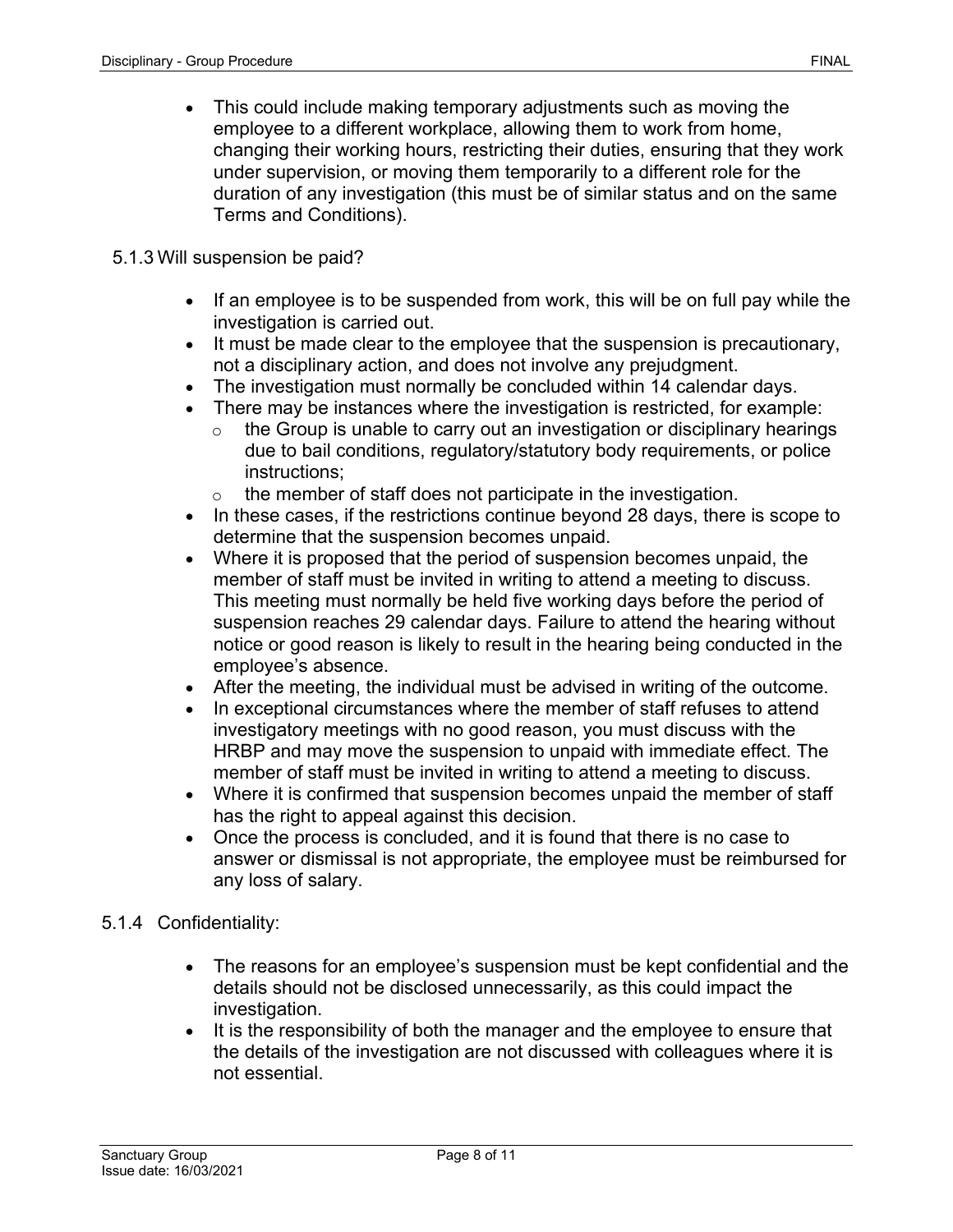## **6. Appeals**

- 6.1 Employee guidance:
	- You have the right to appeal against any formal disciplinary sanction.
	- If you wish to appeal, you must do so in writing to the relevant manager, within seven days of receipt of the sanction, as detailed in your outcome letter.
	- You must state the reasons for your appeal.
	- Appeals must be based on one or more of the following grounds:
		- $\overline{\circ}$  this procedure was not followed correctly;
		- $\circ$  the manager who heard the case was not aware of essential information which could have affected the outcome, (if this information was known to you at the time of the hearing, you must show good reason why this was not presented at the meeting or as part of any investigation); and
		- $\circ$  the sanction was inappropriate or too severe in relation to the area of concern.
- 6.2 Manager guidance:
	- On receipt of the appeal, you must invite the employee to an appeal hearing.
	- The hearing should be facilitated by a senior manager who should be of a more senior level than the manager who chaired the capability and performance hearing.
	- At the appeal hearing, the level of any capability and performance sanction can be either removed or lowered but not increased.
	- The employee must be notified of the outcome in writing within 14 days of the appeal hearing, or as soon as reasonably possible.

**Note**: Managers must forward the formal outcome letter to the appropriate supporting HRBP/HR Business Manager before issuing to the employee.

### **7. Other considerations**

- 7.1 Sickness during a disciplinary process:
	- If an employee is absent due to sickness when informed of disciplinary action being considered or at any point during the investigation, the investigation continues as far as possible in the absence of the employee. If it becomes apparent that the sickness absence is likely to exceed two weeks, the Group reserves the right to take steps to ascertain the employee's fitness to take part in the disciplinary process and the employee's consent for a medical opinion will be sought.
	- If an employee is unfit to attend an investigation or disciplinary meeting for a prolonged period of time, advice must be sought from HR as to whether a written submission can be requested, and the hearing held in the employee's absence.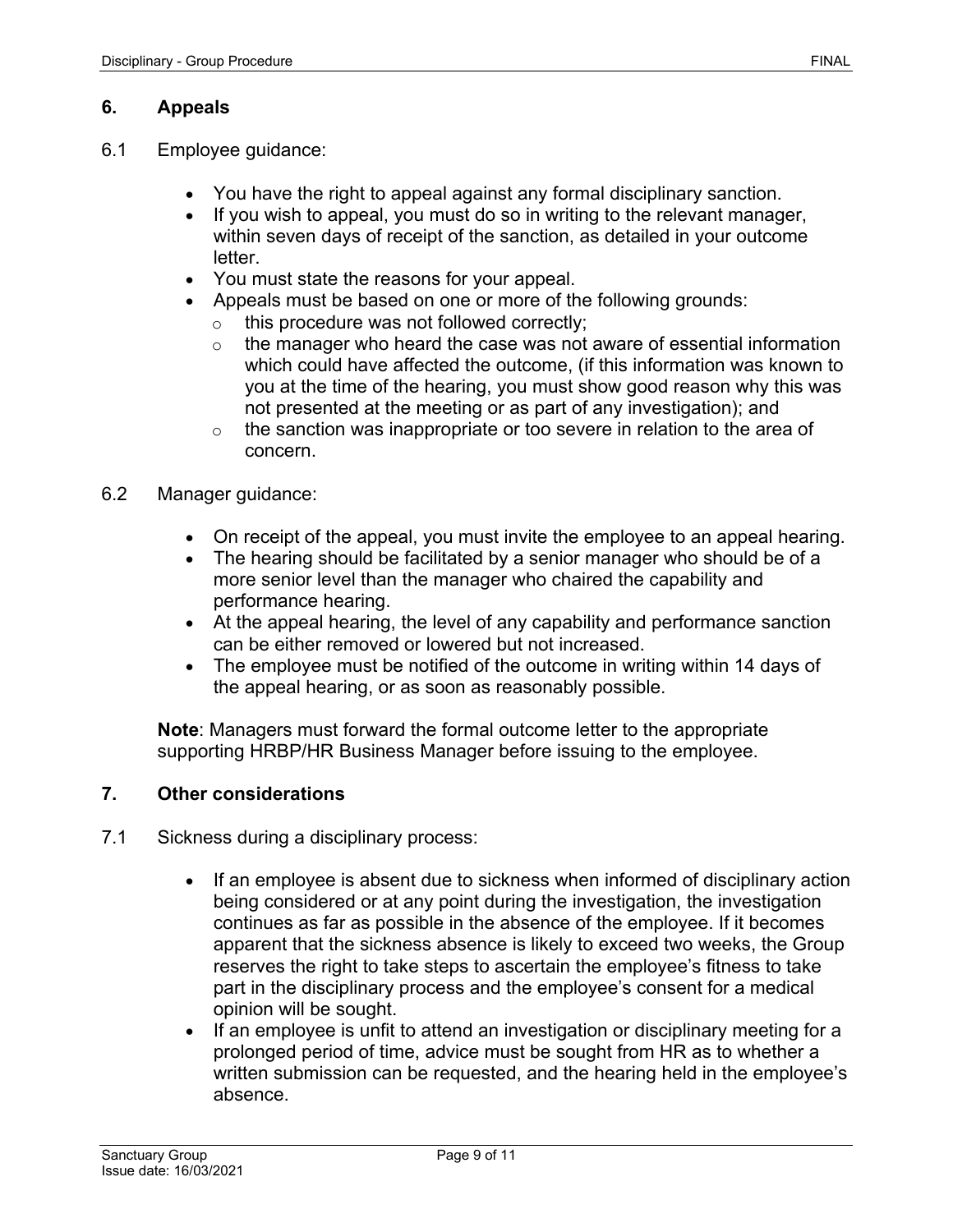- Consideration should be given to any reasonable adjustments that could be made to facilitate the employee's participation in the disciplinary process. The HRBP can provide advice when considering a request.
- If in the event that an employee fails to consent to the Group seeking a medical opinion on their fitness to take part in the disciplinary process, the disciplinary process may be conducted in their absence based on the information available. In such cases, advice will be sought from HR and each case will be treated on its own merit.
- Where the employee is absent during the disciplinary process the employee should be reminded of the Employee Assistance Programme (EAP).
- 7.2 Resignation during the disciplinary process:
	- Should the employee concerned tender their resignation during the disciplinary process, the line manager should inform the HRBP immediately and seek guidance as to what steps should be taken with regards to the disciplinary proceedings.
- 7.3 Safeguarding and referral to external bodies:
	- Should the investigation relate to allegations regarding safeguarding, the manager must discuss with their HRBP as to whether there may be a need to refer the individual to an external body. This referral can be made at any point during the investigation and disciplinary process, and will be decided on a case by case basis in conjunction with HR.
	- Referral to an external body will be in line with General Data Protection Regulations.
	- In cases where allegations of child/adult abuse have been made against an employee and as a consequence a referral has been made to the appropriate local safeguarding team and/or external agency, a discussion or strategy meeting must first take place to determine who will be responsible for investigating the safeguarding issue.
	- If the allegation is of a serious nature and involves the police, managers should not proceed to an investigation of the incident, unless permission has been given by the police as this could potentially prejudice their investigation.
	- However, should there be no action, outcome or update from the police after a period of four weeks, managers should commence the investigation and notify the police of this, by using **Appendix 3** (Police notice of intent to commence internal investigation).
	- In some cases, the Safeguarding team will investigate and in other circumstances, the Group will be given authority to investigate. This process of obtaining authority to investigate must be followed alongside this policy and the [Group Safeguarding](https://solis/PolicyManagement/policy/Policies/Forms/Policy%20Document%20Set/docsethomepage.aspx?ID=3860&FolderCTID=0x0120D52000DE99EA054D4DF944BE591D81E49729D0008C670BDB86BED740B0B89E295CD8357C&List=a03723e1-d48b-4958-9669-9b86a90ef8b0&RootFolder=%2FPolicyManagement%2Fpolicy%2FPolicies%2FSafeguarding%20Adults%20%2D%20Group&RecSrc=%2FPolicyManagement%2Fpolicy%2FPolicies%2FSafeguarding%20Adults%20%2D%20Group) Policy and associated procedures, which can be found on Solis.
	- Where such a serious allegation has been made, staff involved should be supported by their manager. Employee's should be reminded of the Employee Assistance Programme (EAP).